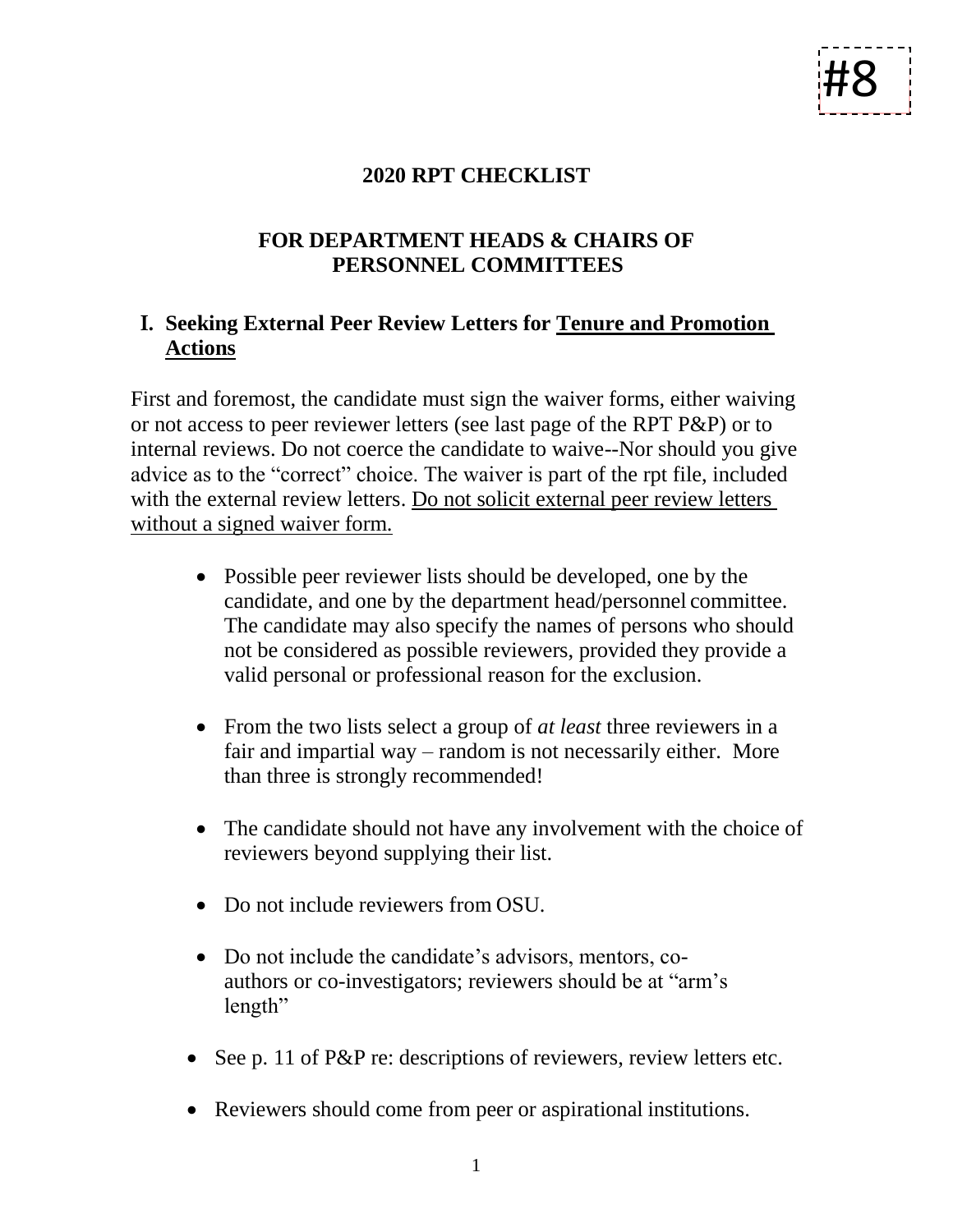- Reviewers must have a faculty rank of at least that sought by the candidate.
- Provide the candidate with a copy of the template letter to the reviewers as well as a list of materials being sent to the reviewers. [*In addition to the unit's RPT document, the materials will include the candidate's CV, their self-assessment statement, and any evidence of creative and scholarly achievements accomplished during their probationary period that they wish to include.*] Specific guidance should be given to the external reviewer, including the expectation that the reviewer "should provide an assessment of the candidate's creative and scholarly activities."

## **II. Assemble the Initial File—for all RPT Actions**

Candidate and Head assemble the RPT file together

#### Both review **"Development of the RPT Document File" p. 2 checklist items b – g**

b. **Initial appointment documents** including position description (required only for those who have not yet been awarded tenure).

c. **A statement describing the work assignment** within the University (teaching, research, extension, service, administration, and/or advisement) during the time period considered for this personnel action. A summary of percentages for each category of activity should be included. d. **Annual appraisal and development documents** prepared during the period considered for this personnel action, including an early A&D.

e. **Written statements, if any, documenting either special achievements or deficiencies** related to the personnel action under consideration.

f. **Records of sabbatical or other periods of leave** (not to include annual leave).

g. **Copies of applicable departmental policies and procedures for reappointment, promotion, and/or tenure decisions**. Major revisions of the above which have occurred during the tenure of the faculty member and which may influence this personnel action must be indicated.

Head is expected to review the candidate's vita. Make sure it is well-organized and that it clearly indicates authorship, especially since the meaning of order of authorship varies dramatically by discipline. Head should also ensure that the candidate's vita clearly indicates their role in grants as well as the portion of grant dollars attributable to their role in the grant.

Head makes sure that the candidate has all of the required documents.

Head informs the candidate that their vita may be replaced with a more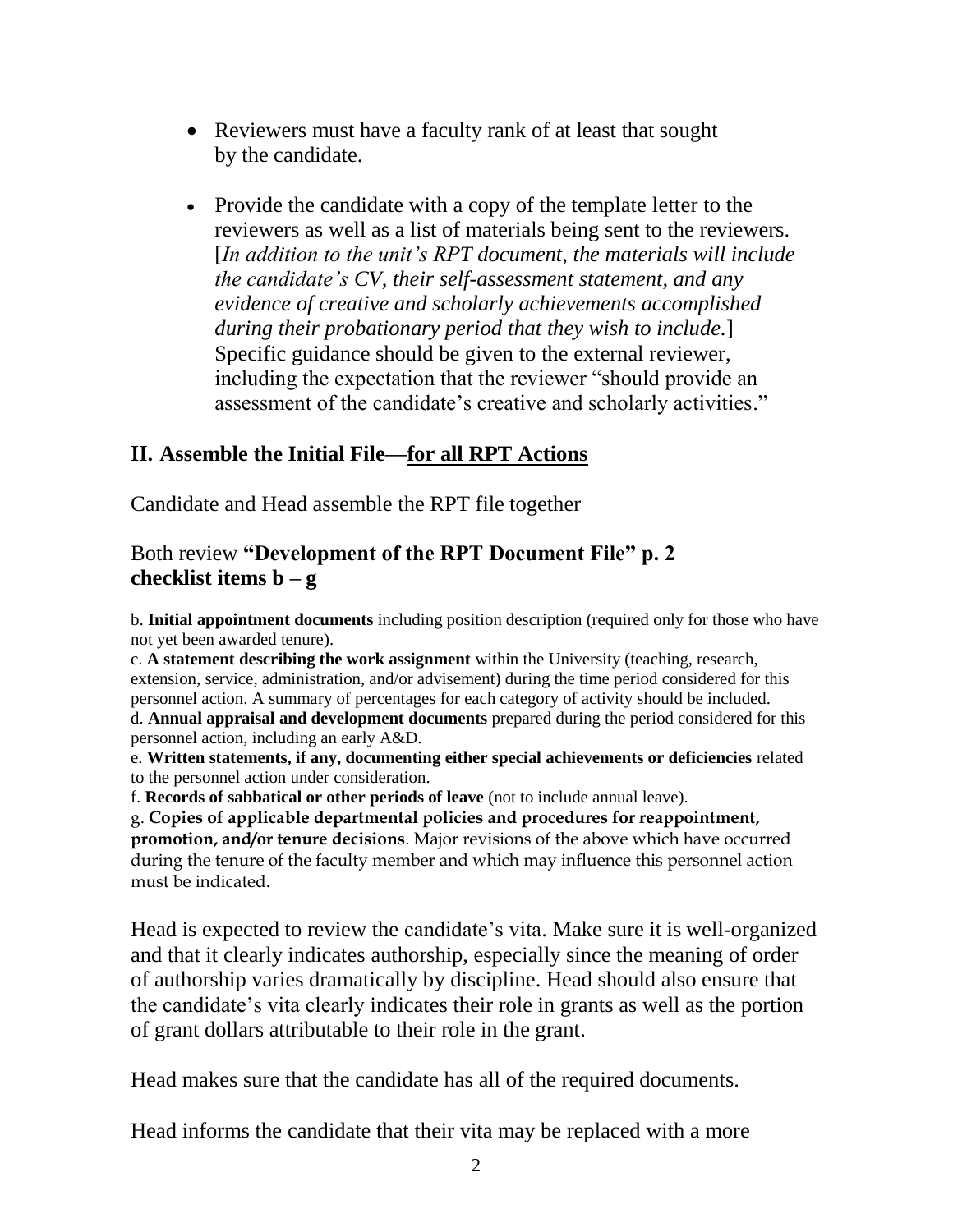current version at the time of final departmental consideration (January)

- Item d. For tenure/promotion to Associate Professor be sure to include all A&Ds from initial hire. For promotion to Professor, CAS requires the past five A&Ds (including the early A&D)
- Item g. Include one and only one departmental RPT document. Which document to use needs to be in accord with the Statement on Grandfathering Modified RPT Standards for Tenured/Tenure-Track Faculty. *Note:* If you have more than one candidate, then different departmental RPT documents may be used for different candidates.
- Candidate must sign the "**Development of the RPT Document**  File" p. 3 top, checklist item d. before the file is reviewed by the Personnel Committee

## **III. Early A&D**

- An early A&D for the full past calendar year must be completed in December or by early January *at the very latest.*
- The early A&D may be disputed by the candidate as per P&P for  $A&Ds$ .
- This early A&D is not forwarded separately to the Dean for signature, but instead is added to the RPT document file without the Dean's signature.

## **IV. Initial Personnel Committee Review**

- Personnel Committee may initiate review as soon as the candidate signs the "**Development of the RPT Document File"** form (indicating that the contents of the file is complete).
- Personnel Committee may not formulate their final letter prior to receipt of the latest A&D (see above).
- The Personnel Committee is responsible for soliciting input from all departmental faculty via the mechanism specified in your RPT document. Before this occurs, the candidate must sign a waiver,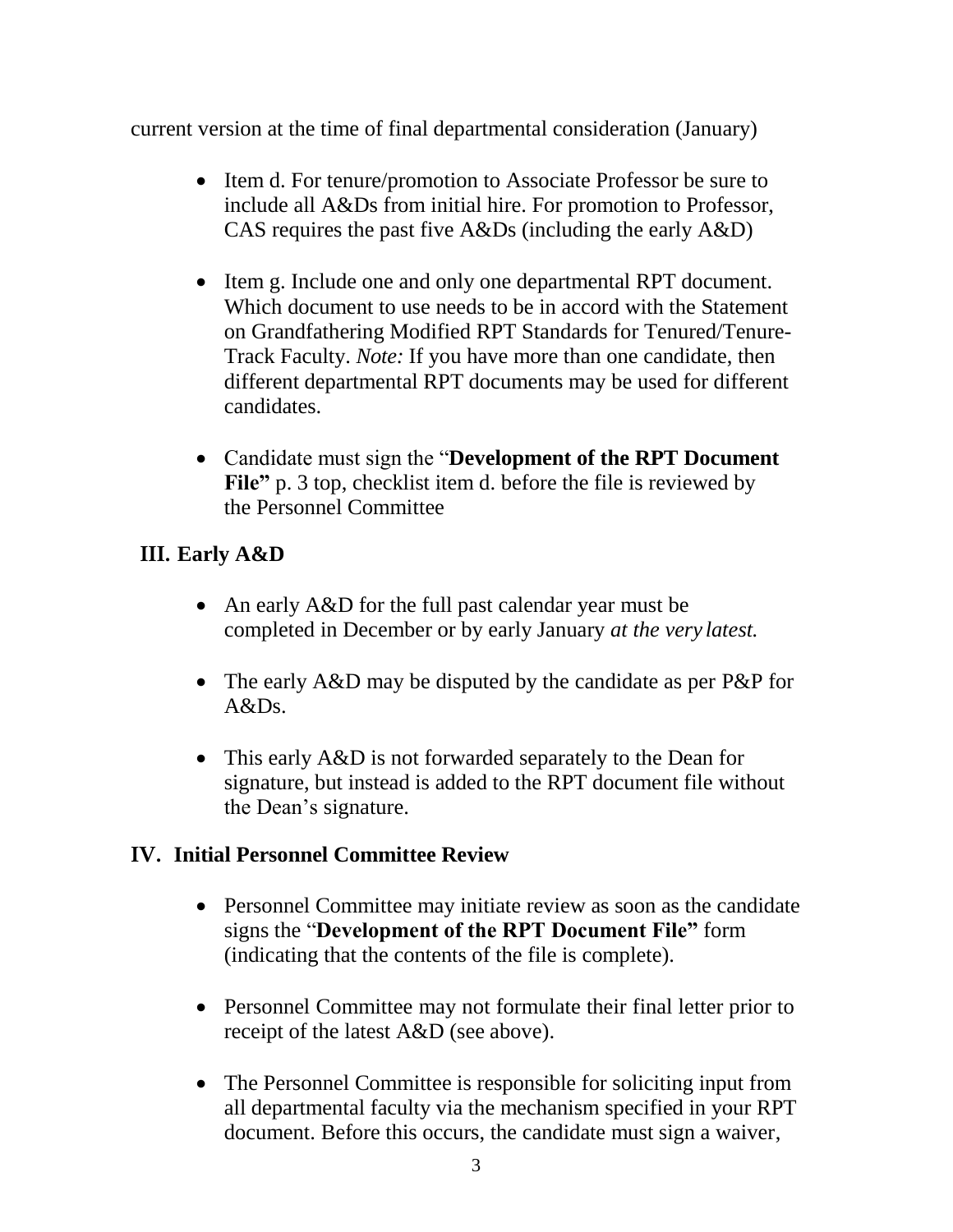either waiving or not access to any internal comments.

## **V. Personnel Committee Letter of Recommendation**

- Once the complete file is received by the Personnel Committee, it should begin to formulate its letter of recommendation. As applicable, the very latest vita should be obtained from the candidate and included in the RPT dossier.
- The letter must give the numerical vote of the Personnel Committee on their recommendation.
- If the vote is not unanimous, then all minority views must be included in the final letter.
- The letter needs to "make the case" for the audience, which will comprise faculty outside of the discipline.
- Do not refer to peer review letters by using the name of peer review or their institution, but only by number.
- A copy of the letter is given to the candidate at the time the original is given to the Department Head.
- Personnel Committee's job is done after the cover page [summary form] has been signed by the chair of the committee.
- The Personnel Committee must complete their work before the last week of January in order to give the DH sufficient time to write their letter.

## **VI. Department Head**

- If Personnel Committee's letter is negative, allow the candidate to rebut in a letter to the Head (contact the Associate Dean of Personnel in this event); this letter of rebuttal becomes part of the candidate's RPT file.
- Head writes a letter, indicating that they are for or against the RPT action. The Head needs to "make the case" for the audience,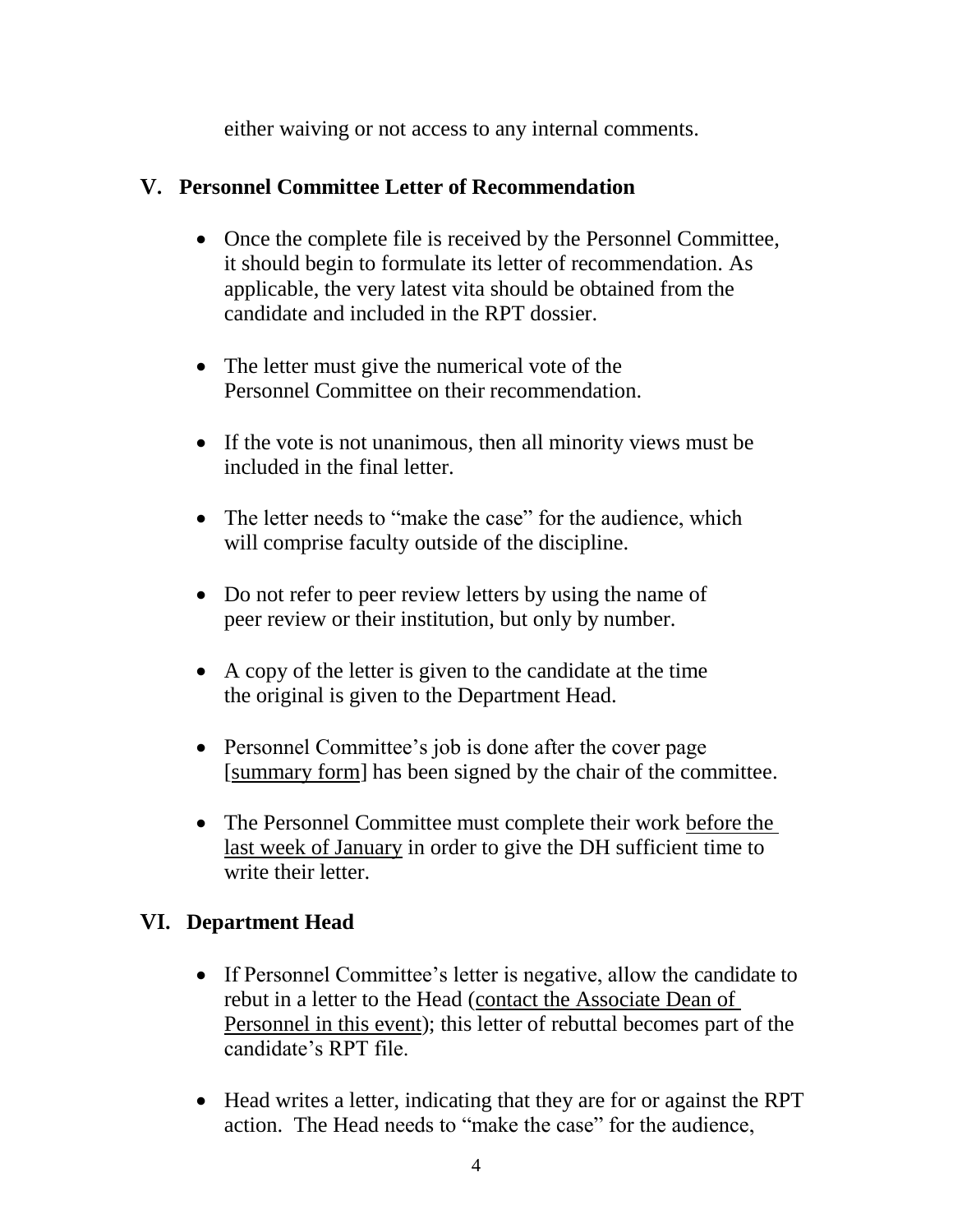which are faculty not in the discipline.

- If the Head's letter is negative, the candidate may rebut it in a letter to the Dean.
- If the unit administrator's recommendation is for nonreappointment, the documentation file should be sent forward to the dean along with a DRAFT copy of the non-reappointment letter.
- Department Head must complete their letter and submit the file to the Dean's office by/before February 1.

Head's job is done after the cover page [summary form] has been signed, copies of the letter delivered to the candidate and Personnel Committee, and the original RPT file delivered to the Dean's Office (parts to be assembled in the order indicated below).

## **III. ASSEMBLE THE FINAL FILE** *Electronic submission is strongly preferred*

#### **The preferred order for the RPT file send forward to the Dean's Office**

- 1. Summary form [signed and dated at each review level]
- 2. Recommendation of the Head
- 3. Recommendation of the Personnel Committee
- 4. Development of the RPT Document File pages 1-3 (with signature from candidate on page 3)
- 5. Items b-g of page 2 of the form above:

b. **Initial appointment documents** including position description (required only for those who have not yet been awarded tenure).

c. **A statement describing the work assignment** within the University (teaching, research, extension, service, administration, and/or advisement) during the time period considered for this personnel action. A summary of percentages for each category of activity should be included.

d. **Annual appraisal and development documents** prepared during the period considered for this personnel action. (For tenured